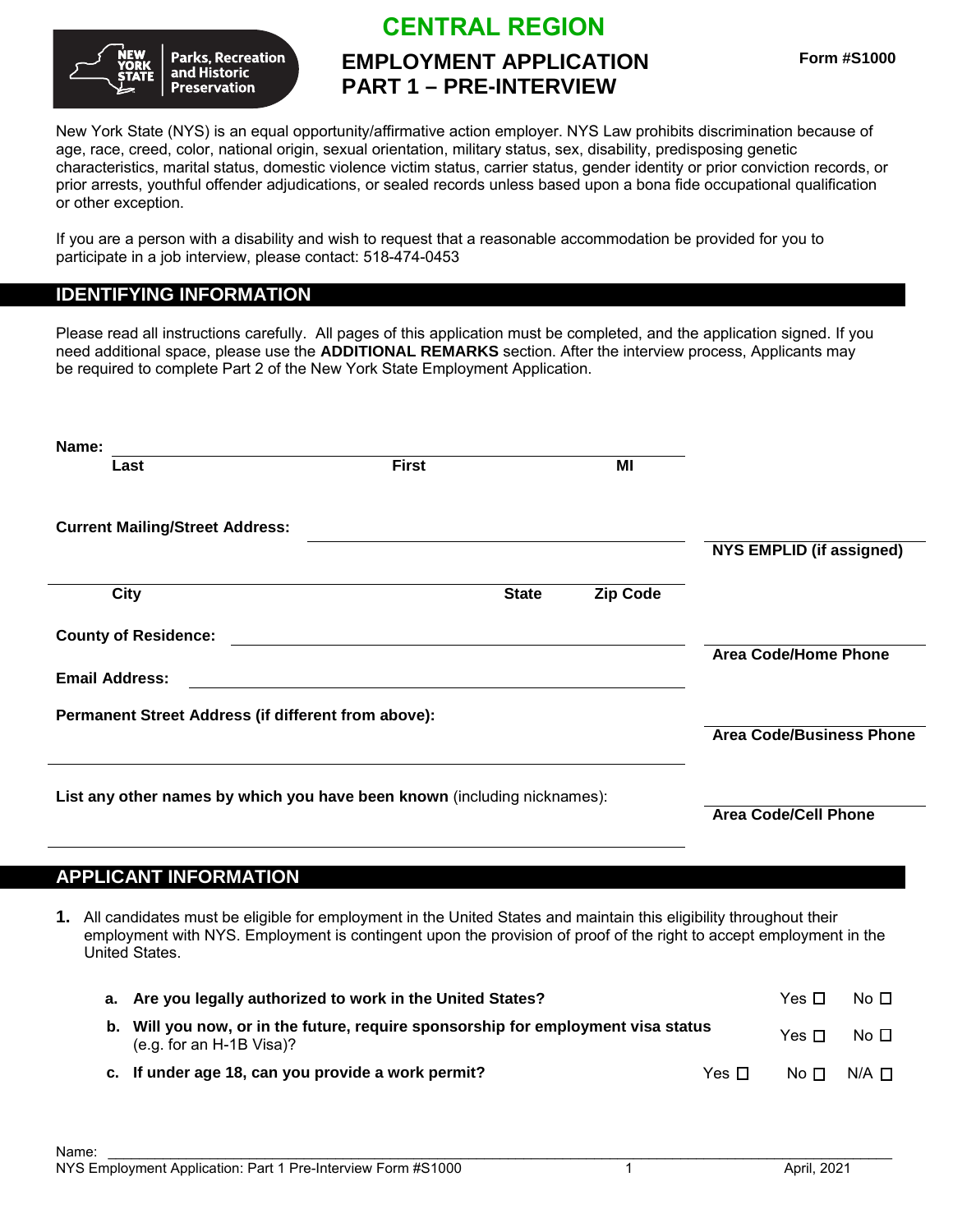#### **POSITIONS MAY REQUIRE TRAVEL AND/OR OPERATION OF A MOTOR VEHICLE OR HEAVY EQUIPMENT**

**2.** Certain positions may require extensive travel within a designated area of assignment; to otherwise travel in areas that may not be served by public transportation; to routinely operate a motor vehicle; and/or to routinely operate heavy equipment requiring a specialized license.

For positions requiring operation of a motor vehicle or heavy equipment, appointees must possess a driver license valid in NYS at the time of appointment and continuously thereafter. Candidates who do not possess a driver license valid in NYS must be able to demonstrate their capacity to meet the transportation needs of the job at the time of interview. **If you are required to possess a driver license for the position you are applying for, please complete the following questions:**

| a. Do you currently have a valid driver license that allows you to operate a motor<br>vehicle in New York State?        | Yes $\Box$ | No $\Box$ |
|-------------------------------------------------------------------------------------------------------------------------|------------|-----------|
| <b>b.</b> If yes, please select your license class: $A \square B \square C \square D \square E \square$ Other (specify) |            |           |
| <b>Licensing State:</b><br><b>Expiration Date:</b>                                                                      |            |           |

**c. For Commercial Driver License (CDL) holders, please list your endorsements or restrictions:**

#### **POSITIONS MAY REQUIRE PROFESSIONAL LICENSURE OR CERTIFICATION**

**3.** For some positions, professional licensure, registration, certification, or other authorization to practice a trade or profession is required. Applicants claiming these credentials will be required to provide proof as a part of the screening process. If you are required to possess such credentials for the position you are applying for, please complete the following questions:

| a. Name of Trade or Professional License/Certificate:                                                                                                                                               |                                           |                                 |  |  |
|-----------------------------------------------------------------------------------------------------------------------------------------------------------------------------------------------------|-------------------------------------------|---------------------------------|--|--|
|                                                                                                                                                                                                     | <u>Issued By: _______________________</u> |                                 |  |  |
| License No.: _________________                                                                                                                                                                      | <b>Issue Date:</b>                        | Expiration Date: <u>_______</u> |  |  |
| Registration Expiration Date: <u>_____________</u><br>Registration Date: <u>_______________________</u>                                                                                             |                                           |                                 |  |  |
| b. Do you have any conditional limitations or restrictions on your ability to<br>Yes $\Box$<br>No $\Box$<br>$N/A$ $\square$<br>practice under your professional license/certification/registration? |                                           |                                 |  |  |
| $N/A$ $\square$<br>c. Has your license/certification/registration ever been suspended or<br>No $\Box$<br>Yes $\sqcap$<br>revoked? If yes to 3b or 3c, please specify in detail:                     |                                           |                                 |  |  |

**d. For Teacher Certification:** Is your Certification Initial, Provisional, Permanent, or Professional? Please specify: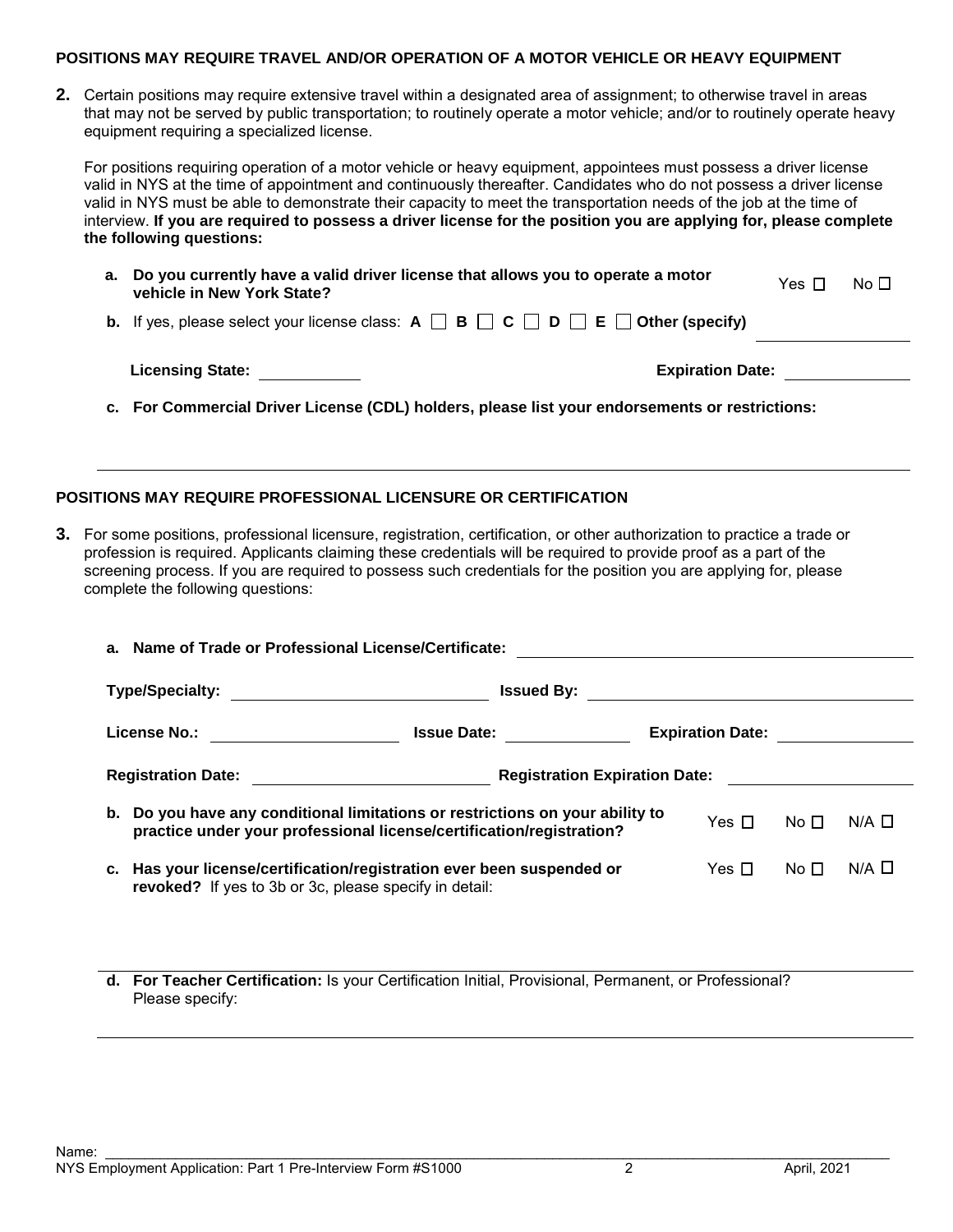### **POTENTIAL FOR CONFLICT OF INTEREST**

**4.** Please provide the names of any relative(s) employed by NYS Parks. For the purposes of this application, a "relative" is defined as a person living in the same household; OR parents, grandparents, spouse, siblings, children, aunts, uncles, nieces, nephews, or in-laws.

**Relative Name:** \_\_\_\_\_\_\_\_\_\_\_\_\_\_\_\_\_\_\_\_\_\_\_\_\_\_\_\_\_\_\_\_ **Relationship to you:** \_\_\_\_\_\_\_\_\_\_\_\_\_\_\_\_\_\_\_\_\_\_\_\_\_\_\_\_\_

 $\Box$ Check here if you have no relative(s) employed by NYS Parks.

**5. If offered a position with this agency, will you also intern, volunteer or maintain employment concurrently elsewhere?** Yes No

Please note that if you intend to maintain other employment while employed by NYS Parks, approval to do so may be required. Applicants should inquire about their ability to maintain other employment at the time of interview.

## **JOB INTERESTS AND EMPLOYMENT AVAILABILITY**

- **6.** Type of work or position desired:
- **7. Parks or historic sites of interest:**

**8.** Some positions require different work schedules. **Please indicate which schedules you would be able to perform.**

| <b>Hours</b> | <b>Ability to Work</b>     | <b>Schedule</b> | <b>Ability to Work</b>       | <b>Duration</b>    | <b>Ability to Work</b>     |
|--------------|----------------------------|-----------------|------------------------------|--------------------|----------------------------|
| Shift Work   | Yes $\Box$<br>No $\Box$    | Saturday hours  | No $\square$<br>Yes $\Box$   | Permanent          | Yes $\Box$<br>No $\square$ |
| Overtime     | No $\Box$<br>Yes $\square$ | Sunday hours    | No $\square$<br>Yes $\Box$   | Temporary          | No $\square$<br>Yes $\Box$ |
|              |                            | Full-time       | No $\square$<br>Yes □        | Seasonal           | No $\square$<br>Yes $\Box$ |
|              |                            | Part-time       | No $\square$<br>Yes $\sqcap$ | Summer Only        | No $\Box$<br>Yes $\Box$    |
|              |                            | Per diem        | No $\Box$<br>Yes $\Box$      | <b>Winter Only</b> | Yes $\Box$<br>No $\Box$    |
|              |                            |                 |                              |                    |                            |

#### **9. If offered a position, when would you be available for work?** \_\_\_\_\_\_\_\_\_\_\_\_\_\_\_\_\_\_\_\_\_\_

**EDUCATION**

Applicants will be required to provide proof of diploma and/or degrees claimed.

| <b>School</b><br><b>High School</b>          | <b>Name/Location</b> | <b>Credits</b> | <b>Diploma or Degree</b><br><b>Received</b> | <b>Courses of Study</b><br>(Major/Minor) |
|----------------------------------------------|----------------------|----------------|---------------------------------------------|------------------------------------------|
| <b>Equivalency Program</b>                   | Issued by:           |                |                                             | Number:                                  |
| Vocational or Technical<br>Schools           |                      |                |                                             |                                          |
| <b>Colleges or Universities</b>              |                      |                |                                             |                                          |
| Other Training or<br><b>Military Schools</b> |                      |                |                                             |                                          |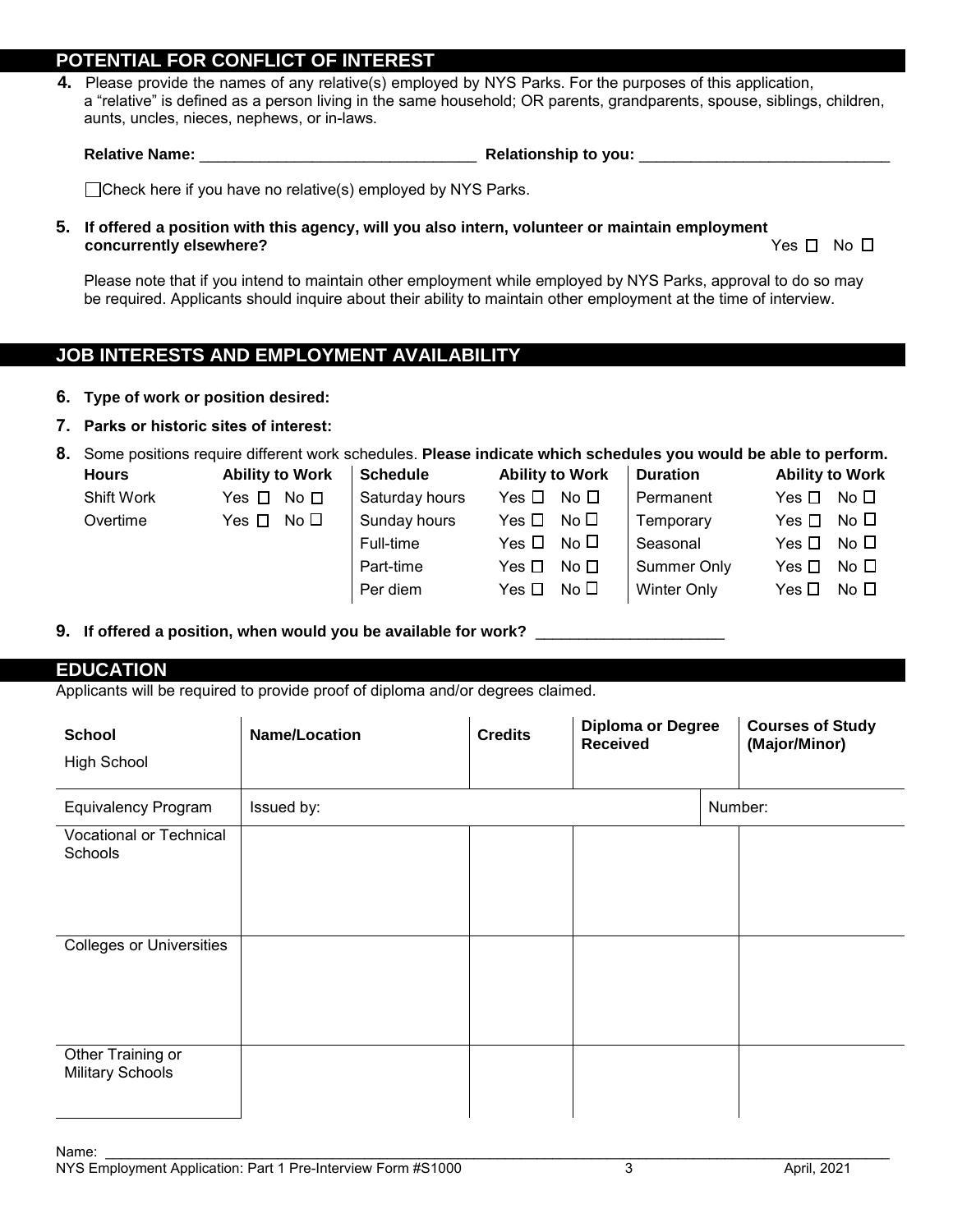# **EMPLOYMENT & EXPERIENCE**

Please list all periods of employment\*, beginning with the most recent, and include all prior experiences with any state or local government. You must include all concurrent employment. Resumes will not be accepted in lieu of completing this Section. If you need extra space please attach additional sheets. NYS Parks reserves the right to contact any or all of your employers to verify the information provided.

| Name of Present or Last Employer:                                     |                      |  |  |
|-----------------------------------------------------------------------|----------------------|--|--|
| <b>Address:</b>                                                       | Date Employed:       |  |  |
| <b>Supervisor's Name</b>                                              | To:                  |  |  |
| <b>Supervisor's Title:</b>                                            | Area Code/Telephone: |  |  |
| <b>Your Title and Duties:</b>                                         |                      |  |  |
| <b>Reason(s) for Leaving:</b>                                         |                      |  |  |
| If this is your current employer, when may we contact them?           |                      |  |  |
|                                                                       |                      |  |  |
| Name of Present or Last Employer:                                     |                      |  |  |
| <b>Address:</b>                                                       | Date Employed:       |  |  |
| <b>Supervisor's Name</b>                                              | To:                  |  |  |
| <b>Supervisor's Title:</b>                                            | Area Code/Telephone: |  |  |
| <b>Your Title and Duties:</b>                                         |                      |  |  |
|                                                                       |                      |  |  |
|                                                                       |                      |  |  |
|                                                                       |                      |  |  |
| <b>Reason(s) for Leaving:</b>                                         |                      |  |  |
| If this is your current employer, when may we contact them?           |                      |  |  |
|                                                                       |                      |  |  |
| Name of Present or Last Employer:                                     |                      |  |  |
| <b>Address:</b>                                                       | Date Employed:       |  |  |
| <b>Supervisor's Name</b>                                              | To:                  |  |  |
| <b>Supervisor's Title:</b>                                            | Area Code/Telephone: |  |  |
| <b>Your Title and Duties:</b>                                         |                      |  |  |
|                                                                       |                      |  |  |
|                                                                       |                      |  |  |
|                                                                       |                      |  |  |
| <b>Reason(s) for Leaving:</b>                                         |                      |  |  |
| If this is your current employer, when may we contact them?           |                      |  |  |
|                                                                       |                      |  |  |
| Additional Sheets Attached? Yes □<br>No $\Box$                        |                      |  |  |
|                                                                       |                      |  |  |
| Name:<br>NYS Employment Application: Part 1 Pre-Interview Form #S1000 | April. 2021<br>4     |  |  |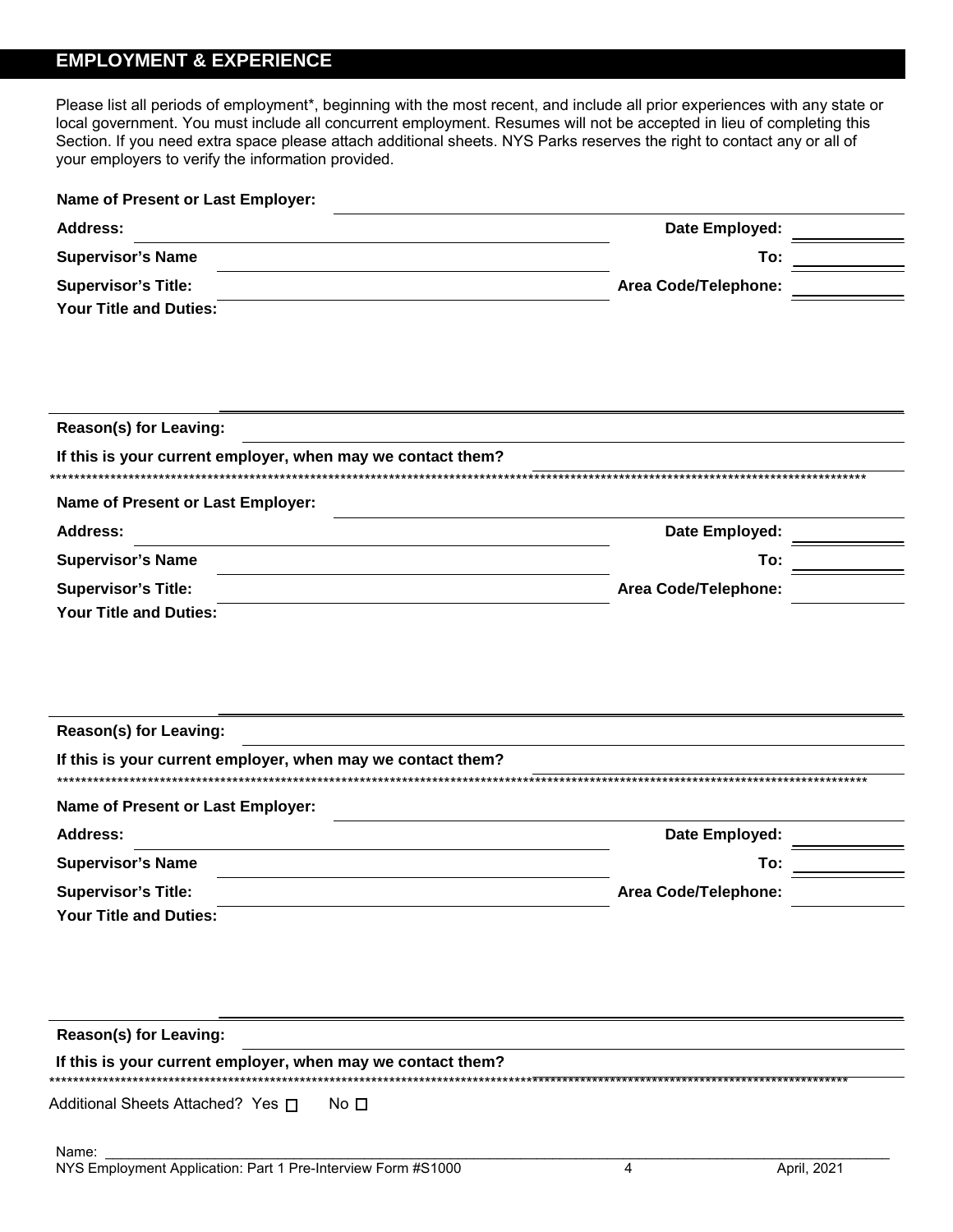| Name:           | <b>Relationship:</b>     |
|-----------------|--------------------------|
| <b>Address:</b> | <b>Telephone Number:</b> |
|                 | <b>Email Address:</b>    |
|                 |                          |
| Name:           | <b>Relationship:</b>     |
| <b>Address:</b> | <b>Telephone Number:</b> |
|                 | <b>Email Address:</b>    |
|                 |                          |
| Name:           | <b>Relationship:</b>     |
| <b>Address:</b> | <b>Telephone Number:</b> |
|                 | <b>Email Address:</b>    |

## **ADDITIONAL REMARKS**

Additional Sheets Attached? Yes □ No □

### **APPLICANT AFFIRMATION & RELEASE AUTHORIZATION**

I affirm that all statements made by me on this form, including attached papers, are true, complete and correct to the best of my knowledge. I understand all statements made by me in connection with this application are subject to investigation and verification and that falsification or omission of information is cause for the revocation of offer of employment or dismissal from employment. I understand that knowingly making a false statement on this application or any attachment or supporting document is punishable as a misdemeanor pursuant to Section 210.45 of the NYS Penal Law.

I hereby authorize any former or current employer, military records center, or school to provide the New York State Department of Civil Service and/or NYS Parks any and all information necessary to reach an employment decision including, but not limited to, information regarding my job duties, attendance, behavior, work habits, skills, abilities, claims, liabilities, damage, and relationships with coworkers, customers or supervisors.

| Type or sign name: | Date:                     |
|--------------------|---------------------------|
| Name:              | <b>Submit Application</b> |